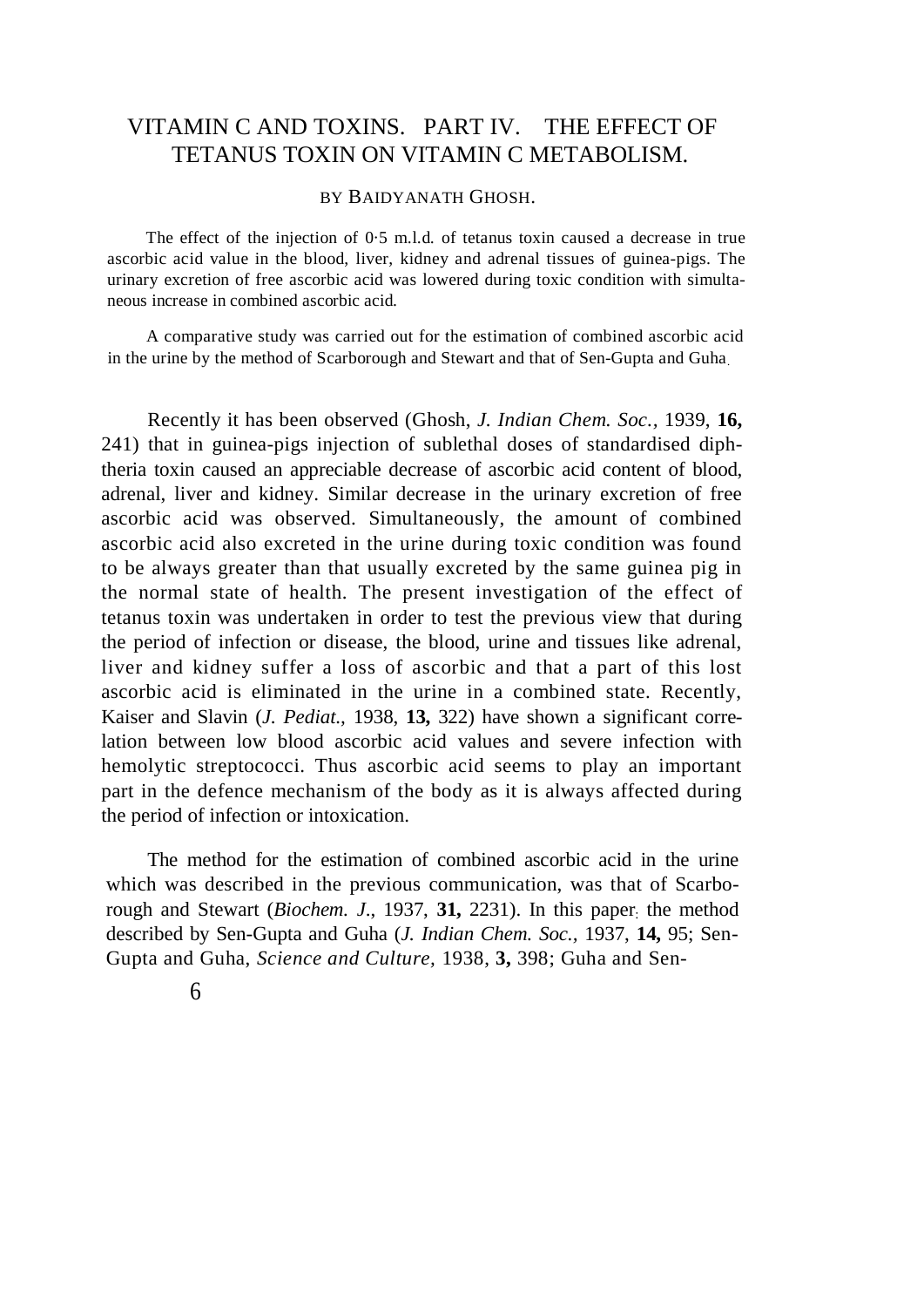Gupta, *Nature,* 1938, **141,** 974) is adopted for the estimation of combined ascorbic acid. A comparative study of these two methods has been carried out simultaneously with the same sample of urine and it is found that the method of Sen-Gupta and Guha can serve for the purpose and it can be done in a shorter interval of time.

#### EXPERIMENTAL

Guinea-pigs weighing between 250 and 350 *g.* were kept on a ration consisting of green grass and germinated gram. Five groups of guinea-pigs were taken, each group containing 5 animals. One group served as control while the animals of the other four groups were injected with 0.5 m.l.d. of standardised tetanus toxin. The blood was drawn out from the heart of guinea-pigs at intervals of 24, 48, 72 and 96 hours. The ascorbic acid content was determined from 2 c.c. of oxalated blood, after precipitation of proteins by trichloroacetic acid, by the usual titration with 2 : 6 dichlorophenol-indophenol (Ghosh and Guha, *J. Indian Chem. Soc.,* 1935, **12,** 30). The results are given in Table I.

|                 |               | Hours after injection of $0.5$ m.l.d. of tetanus toxin. |                |      |                  |  |  |  |
|-----------------|---------------|---------------------------------------------------------|----------------|------|------------------|--|--|--|
| No. of<br>expt. | Normal        | $\sim$<br>24                                            | 4 <sup>8</sup> | 72   | 96               |  |  |  |
| I               | 0.00          | 1.00                                                    | $0 - 94$       | 0.55 | 0.55             |  |  |  |
| 2               | 0.96          | 0.75                                                    | 0.80           | O.54 | 0.3 <sup>8</sup> |  |  |  |
| 3               | 0.73          | 0.95                                                    | 0.53           | 0.45 | 0.37             |  |  |  |
| 4               | $I^{\star}II$ | $0 - 89$                                                | 0.63           | 0.47 | 0.43             |  |  |  |
| 5               | 0.75          | 0'98                                                    | 0.58           | 0.58 | 0.38             |  |  |  |
| Mean            | 0.89          | 0.91                                                    | 0.69           | 0.50 | 0.42             |  |  |  |

#### TABLE I.

Mg. of ascorbic acid per 100 e.c. of blood

A progressive decrease in blood ascorbic acid was observed after 48 hours of toxin injection.

Similar experiments were carried out with other groups of guinea-pigs in order to determine the true ascorbic acid value of the adrenal, liver and kidney 24, 48, 72 and 96 hours after the injection of 0·5 m.l.d. of tetanus toxin (Table II). True ascorbic acid value was determined by the enzymic oxidation (with ascorbic acid oxidase) of an aliquot of the tissue filtrate after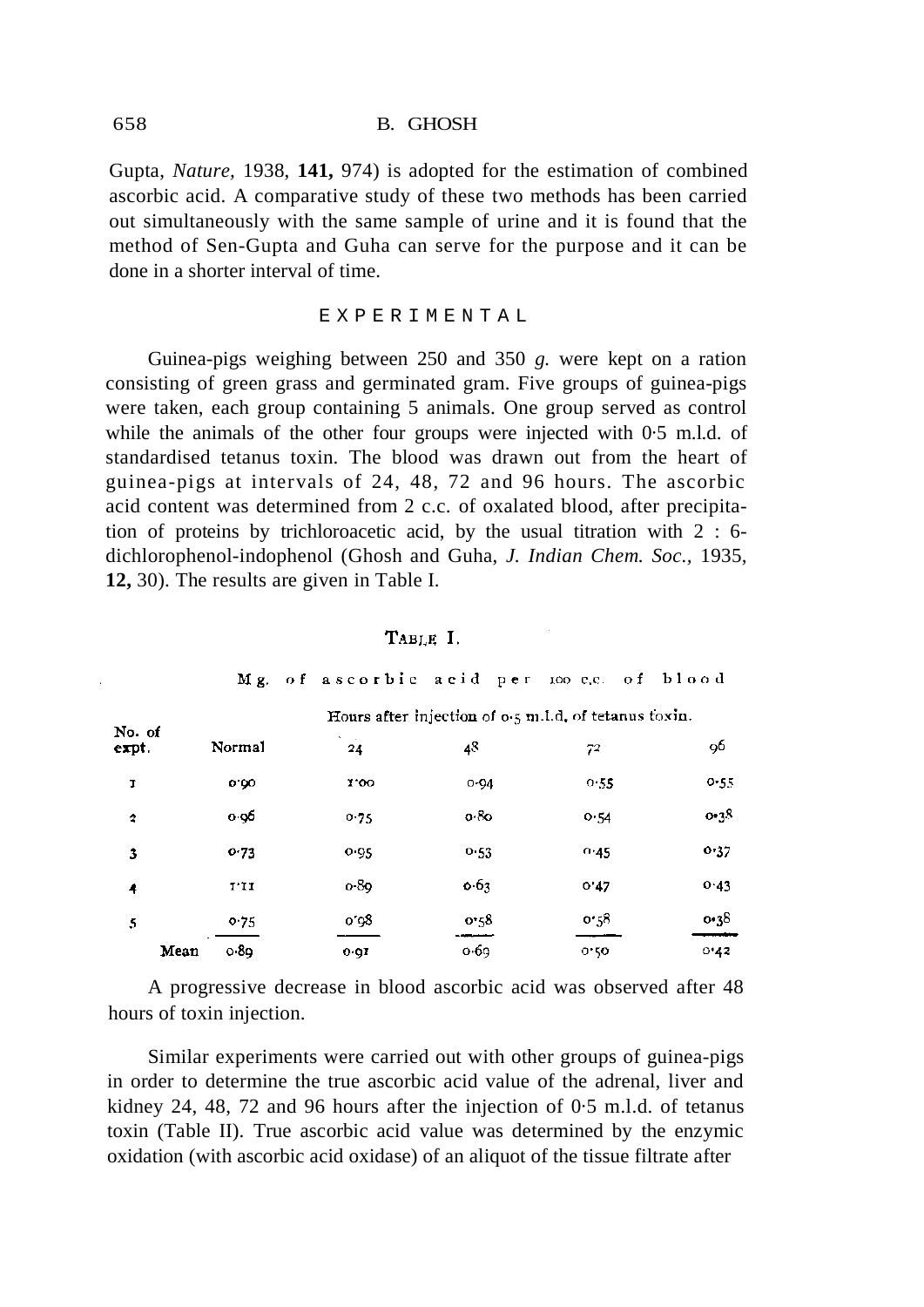the estimation of the total reducing substances present (Sen-Gupta and Guha, *Science and Culture,* 1938, **3,** 398; Guha and Sen-Gupta, *Nature,* 1938, **141,** 974).

# ТАВLЕ II.

# A. Adrenal.

Mg. of ascorbic acid per g. of adrenal.

Hours after 0.5 m.l.d. of tetanus toxin injection.

| No. of<br>expt. | Normal | 24    | 48    | 72    | 96    |
|-----------------|--------|-------|-------|-------|-------|
| I               | 0.432  | 0.366 | 0.352 | 0.295 | 0.276 |
| 2               | 0.407  | 0.357 | 0.430 | 0.25S | 0.312 |
| 3               | 0.380  | 0.320 | 0.430 | 0.273 | 0.300 |
| 4               | 0.453  | 0.505 | 0.478 | 0.367 | 0.206 |
| 5               | 0'452  | 0.500 | 0.475 | 0.470 | 0.330 |
| Mean            | 0.428  | 0.419 | 0.441 | 0.333 | 0.284 |

### B. Liver.

Mg. of ascorbic acid per 5g. o li v e r. Hours after o.5 m.1.d. of tetanus toxin injection.

| No. of   |             |           |       |       |           |
|----------|-------------|-----------|-------|-------|-----------|
| $expt$ . | Normal      | 24        | 48    | 72    | 96        |
| 1        | 0.370<br>х. | o 866     | 0.835 | 0-650 | 0.452     |
| 2        | 0.637       | 0.706     | 0.510 | 0.567 | 0.450     |
| 3        | 0.694       | 0.591     | 0.584 | 0.589 | $0 - 608$ |
| 4        | 0.577       | $0 - 529$ | 0.670 | 0.390 | 0.562     |
| 5        | 0.690       | 0.890     | 0.593 | 0.644 | 0.526     |
| Mean     | 0.696       | 0.711     | 0.639 | 0.568 | 0.519     |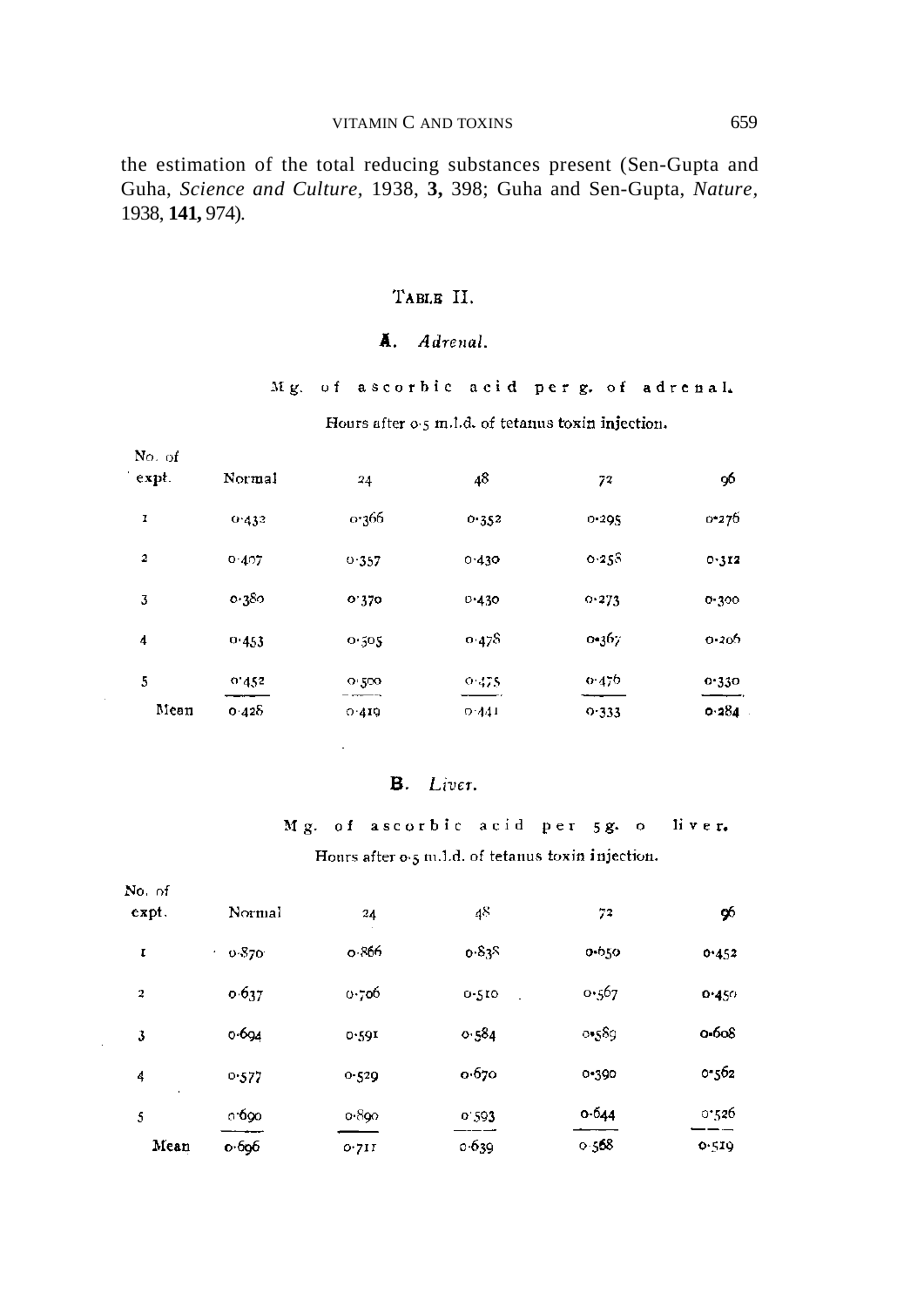#### 660 B. GHOSH

#### $C.$  Kidney.

|  | Mg. of ascorbic acid per g. of kidney. |  |  |  |  |
|--|----------------------------------------|--|--|--|--|
|--|----------------------------------------|--|--|--|--|

| No. of | Hours after 0.5 m.l.d. of tetanus toxin injection. |       |       |                 |       |  |  |
|--------|----------------------------------------------------|-------|-------|-----------------|-------|--|--|
| expt.  | Normal                                             | 24    | 48    | 72              | 96    |  |  |
| I      | 0.136                                              | 0.II6 | 0.115 | 0.111           | 0.073 |  |  |
| 2      | 0.093                                              | 0.086 | 0.077 | 0.000           | 0.067 |  |  |
| 3      | $o$ $o$ $o$                                        | 0.102 | 0.077 | 0.104           | o.og6 |  |  |
| 4      | 0.087                                              | 0.064 | 0.084 | $\circ$ -00 $4$ | 0.076 |  |  |
| 5      | 0.112                                              | 0.004 | 0.072 | 0.066           | 0.053 |  |  |
| Mean   | 0.097                                              | 0.092 | 0.084 | $0 - 087$       | 0.077 |  |  |

The amount of combined ascorbic acid in the urine excreted by a guinea-pig during normal and toxic conditions was determined by the method of Scarborough and Stewart (*loc. cit.*) as previously described by Ghosh (*loc. cit.*)*.* A comparative study of the values obtained by the method of Scarborough and Stewart (*loc. cit.*) and that of Guha and Sen-Gupta (*Nature,* 1938, **131,** 974; Sen-Gupta and Guha, *loc. cit.*) was made from the same sample of urine (*vide* Table III). An aliquot (20 c.c.) of the total acidified urine (50 c.c.), obtained after the removal of the thiosulphate by barium acetate method, was taken in a conical flask (100 c.c.) into which  $H<sub>2</sub>S$  was allowed to bubble for 5 minutes. Then the flask, while  $H<sub>2</sub>S$  was being made to bubble, was immersed in a boiling waterbath and the contents were heated for 15 minutes after which the flask was placed in a cold water-bath. When the flask was cold bubbling of  $H_2S$  was stopped and  $H_2S$  was then removed by a current of CO <sup>2</sup> or coal gas (previously bubbled through dichromate and sulphuric acid mixture\*). The urine after the removal of  $H_2S$  was made up to the original volume (20 c.c.) by the addition of distilled water and an aliquot of it was titrated with the dye. The remaining portion was allowed to undergo enzymic oxidation in order to estimate the true ascorbic acid value. The values of ascorbic acid content (both free and combined) of the urine measured by this method of Sen-Gupta and Guha are given in Table IV. The ascorbic acid content (both free and combined) of the urine was estimated for three or four consecutive days before and after the injection of tetanus toxin into the same guinea-pig. The results are given in Table III.

 $\mathbb{Z}^{\times}$ 

<sup>\*</sup> It has been found that coal gas, when purified by bubbling through chromic acid mixture, can be used to remove  $H_2S$  completely without affecting the ascorbic acid in the solution.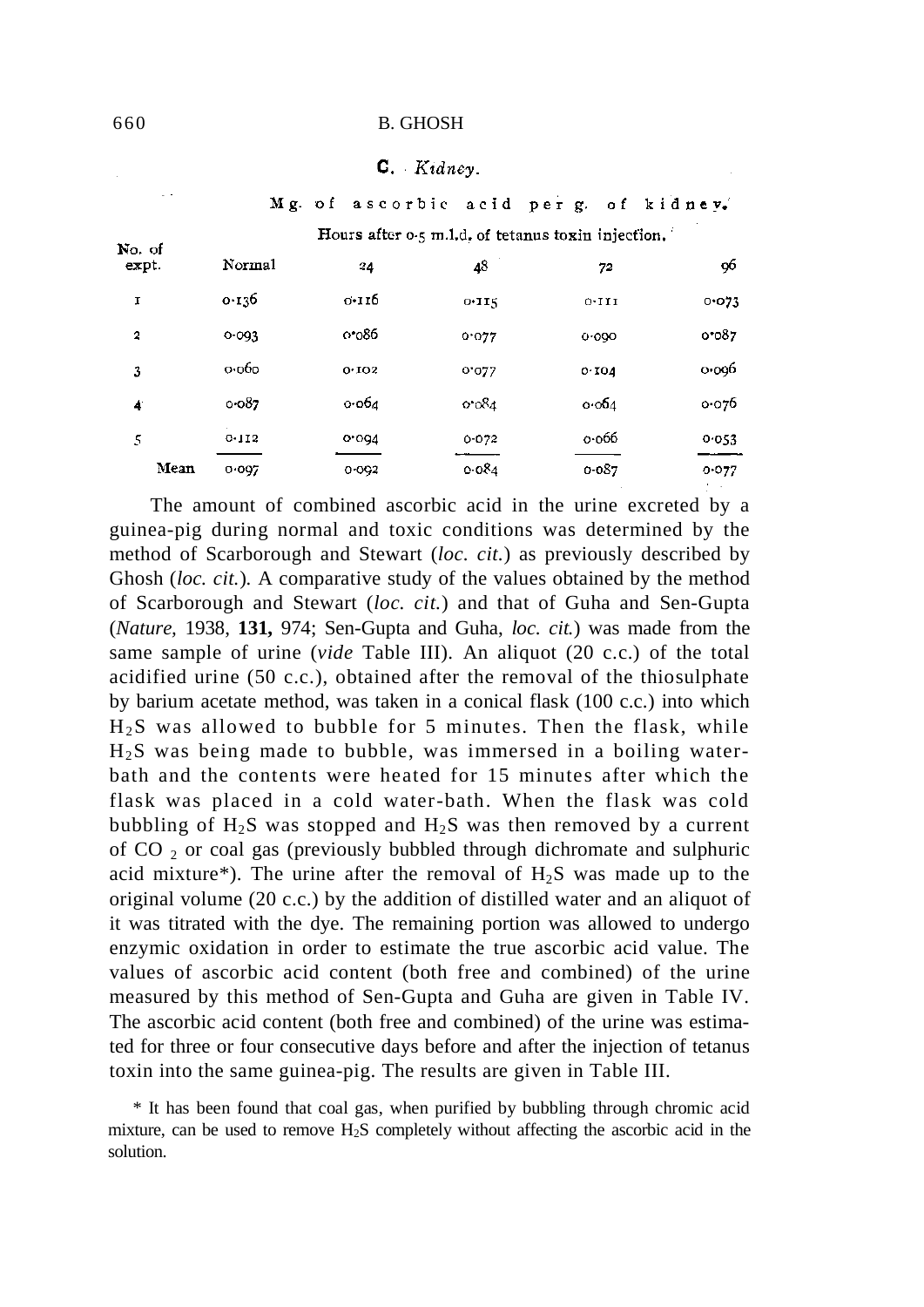# TABLE III.

Mg. of ascorbic acid excreted in the urine per animal during 24 hours.  $\mathbb{Z}$ 

|             |              |                     |            | Combined ascorbic acid in terms of ascorbic acid. |           |                                                                                                      |            |  |
|-------------|--------------|---------------------|------------|---------------------------------------------------|-----------|------------------------------------------------------------------------------------------------------|------------|--|
| No.<br>of   | No.<br>of    | Free ascorbic acid. |            | Scarborough & Stewart. Sen-Gupta & Guha.          |           |                                                                                                      |            |  |
|             |              | injection.          | injection. | injection. injection.                             |           | expt. days. Before toxin After toxin Before toxin After toxin Before toxin After toxin<br>injection. | injection. |  |
| I           | $\mathbf{I}$ | 0.331               | 0.224      | 0.162                                             | 0.206     | $0 - 114$                                                                                            | 0.143      |  |
|             | 2            | 0.280               | 0.148      | 0.108                                             | 0.269     | $\cdot$ -085                                                                                         | 0.259      |  |
|             | 3            | 0'251               | 0.205      | 0.131                                             | 0.115     | 0.009                                                                                                | 0.151      |  |
|             | 4            | 0.380               | 0.214      | 0.160                                             | 0.174     | 0.070                                                                                                | 0.176      |  |
|             |              | Mean 0.285          | 0.197      | 0.140                                             | $0 - 191$ | 0.069                                                                                                | 0.182      |  |
| $_{\rm II}$ | I            | 0.332               | 0.249      | 0.192                                             | 0.24I     | 0.107                                                                                                | 0.139      |  |
|             | 2            | 0'332               | 0.201      | $0 - 210$                                         | 0.240     | 0.112                                                                                                | 0.196      |  |
|             | 3            | 0.332               | 0.185      | 0.148                                             | 0.196     | 0.648                                                                                                | 0.195      |  |
|             | 4            | 0'332               | 0.206      | 0.210                                             | 0.283     | 0.049                                                                                                | 0.251      |  |
|             |              | Mean $0.332$        | 0.310      | 0.190                                             | 0.240     | 0.097                                                                                                | 0.195      |  |
| III         | 1            | 0.134               | 0.158      | 0.130                                             | 0.135     | 0.039                                                                                                | 0.029      |  |
|             | 2            | $0 - 202$           | 0.132      | 0.123                                             | 0.075     | o-038                                                                                                | 0.022      |  |
|             | 3            | 0.243               | 0.100      | 0.090                                             | 0.247     | $0 - 040$                                                                                            | $0 - 123$  |  |
|             | 4            | 0-218               | 0.100      | 0.043                                             | 0.300     | 0,010                                                                                                | 0.094      |  |
|             |              | Mean o-199          | 0.122      | 0.006                                             | o 189     | 0.032                                                                                                | o 080      |  |
| 1V          | 1            | 0.131               | 0.162      | 0.232                                             | 0.215     | 0.016                                                                                                | 0.043      |  |
|             | 2            | 0.178               | 0.192      | 0.111                                             | 0.105     | 0.005                                                                                                | 0.000      |  |
|             | 3            | 0.246               | 0.125      | 0.054                                             | 0.250     | 0.037                                                                                                | o.o86      |  |
|             | 4            | 0.150               | 0.136      | 0.059                                             | 0.270     | 0.044                                                                                                | 0.065      |  |
|             |              | Mean $0.176$        | 0.146      | 0.114                                             | 0.210     | 0.025                                                                                                | 0.048      |  |
| v           | I            | 0.134               | 0.131      | 0.091                                             | 0.233     | 0.000                                                                                                | 0.087      |  |
|             | 2            | 0.239               | 0.179      | 0.094                                             | 0.241     | 0.066                                                                                                | $0 - 129$  |  |
|             | 3            | 0.170               | 0.158      | 0.074                                             | 0.248     | 0.024                                                                                                | 0.097      |  |
|             | 4            | 0.150               | 0.158      | 0.109                                             | 0.332     | 0.120                                                                                                | 0.169      |  |
|             |              | Mean 0.173          | 0.156      | 0.092                                             | 0.236     | 0.065                                                                                                | 0.095      |  |
| VI          | I.           | 0.174               | 0.110      | 0.097                                             | 0.298     | 0'000                                                                                                | 0.054      |  |
|             | 2            | 0.158               | 0.162      | 0.030                                             | 0.109     | о отб                                                                                                | 0.163      |  |
|             | 3            | 0.174               | 0.162      | 0.093                                             | 0.176     | 0.044                                                                                                | $0 - 098$  |  |
|             |              | Mean o.168          | 0.144      | 0.067                                             | 0.194     | 0'020                                                                                                | 0.105      |  |

 $\bar{z}$ 

 $\bar{z}$ 

Another set of experiments was carried out with guinea-pigs injected with 0·5 m. l. d of tetanus toxin and the results obtained by Sen-Gupta and Guha's method are shown in Table IV.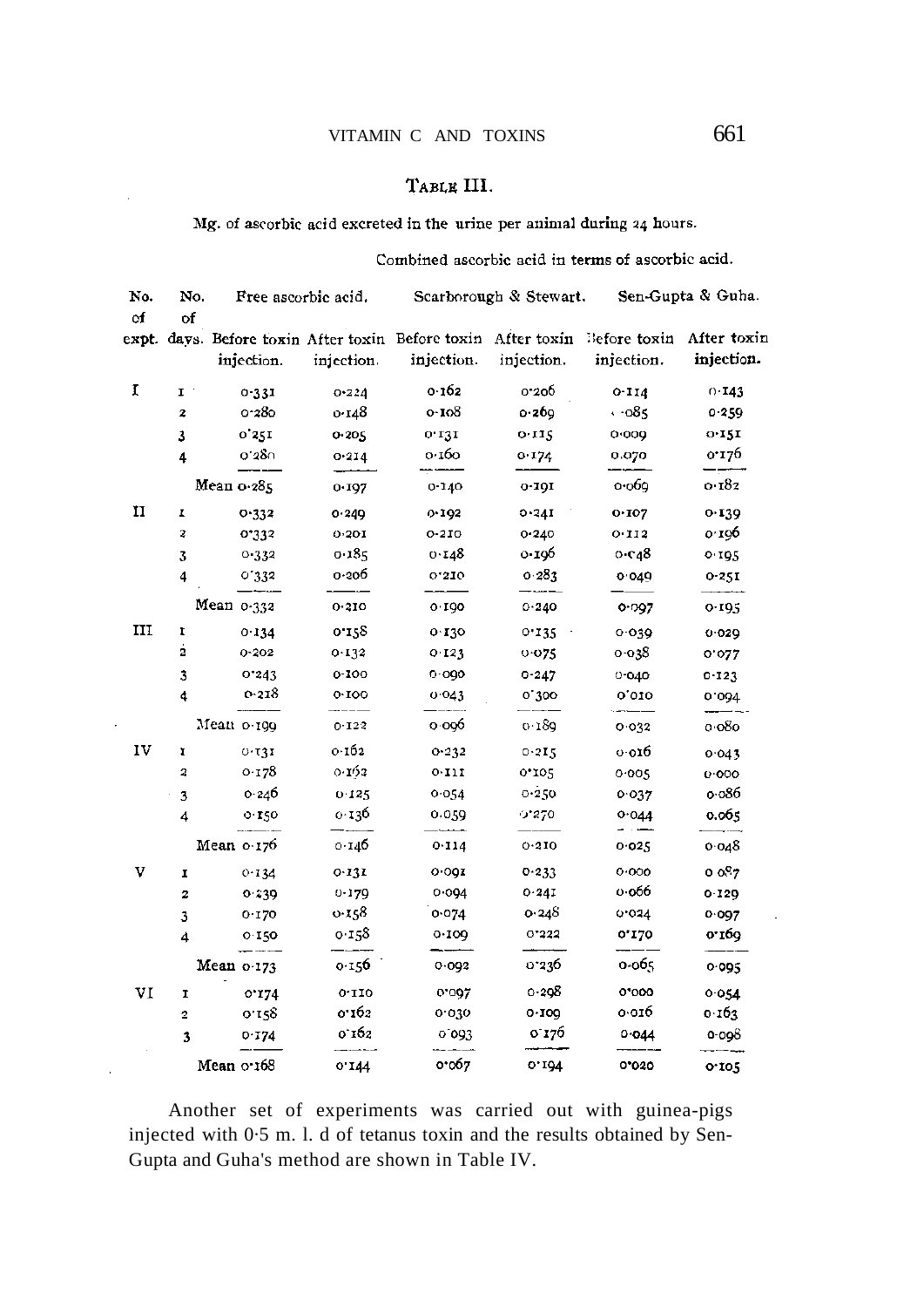#### 662 B. GHOSH

#### TABLE IV.

 $\mathbb{R}^2$ 

|        |                         |                     |             | Mg. of ascorbic acid excreted $\ln$ the urine during 24 hours per guinea-pig. |             |
|--------|-------------------------|---------------------|-------------|-------------------------------------------------------------------------------|-------------|
|        |                         | Free ascorbic acid. |             | Combined ascorbic acid in terms<br>of ascorbic acid (Sen-Gupta & Guha).       |             |
| No. of | No.of                   | Before toxin        | After toxin | Before toxin                                                                  | After toxin |
| Expt.  | days.                   | injection.          | injection.  | injection.                                                                    | injection.  |
|        | Ι.                      | 0.218               | 0.221       | 0.006                                                                         | 0.163       |
| I      | 2                       | 0.260               | 0.148       | $0 - 230$                                                                     | 0.107       |
|        | 3                       | 0.270               | 0-120       | 0.120                                                                         | 0.190       |
|        |                         |                     |             |                                                                               |             |
|        |                         | Mean 0.249          | 0.163       | 0.118                                                                         | 0.153       |
|        | 1                       | 0.273               | 0.347       | 0.049                                                                         | 0.143       |
| H      | 2                       | 0.350               | 0.250       | 0.139                                                                         | 0.170       |
|        | 3                       | 0.314               | 0.331       | o∙o8g.                                                                        | 0.090       |
|        | 4                       | 0'347               | 0.221       | 0.143                                                                         | 0.001       |
|        |                         | Mean 0-320          | 0.269       | 0.103                                                                         | 0.123       |
|        | I                       | 0.252               | 0.185       | 01038                                                                         | 0.175       |
| III    | $\overline{\mathbf{z}}$ | o 286               | 0.215       | 0.164                                                                         | 0.093       |
|        | 3                       | 0.260               | 0.217       | 0.100                                                                         | 0.038       |
|        | 4                       | 0-280               | 0.221       | 0.020                                                                         | 0.101       |
|        |                         |                     |             |                                                                               |             |
|        |                         | Mean o 269.         | 0.202       | 0.004                                                                         | 0.124       |
| IV     | 1                       | 0.270               | 0.228       | 0.050                                                                         | 0.041       |
|        | 2                       | $O-224$             | ი•138.      | ი იჯრ                                                                         | 0.124       |
|        | 3                       | 0.225               | 0.257       | 0.098                                                                         | $0 - 150$   |
|        | 4                       | 0.246               | 0.224       | 0.046                                                                         | 0.120       |
|        |                         | Mean o•241          | 0.211       | 0.062                                                                         | $0$ IIO     |
|        |                         |                     |             |                                                                               |             |

#### Injected with o's m. l. d. of tetanus toxin.

#### DISCUSSION .

The injection of a sublethal dose of tetanus toxin into guinea-pigs has been found to produce a diminution of the free ascorbic acid content of blood, liver, kidney, adrenal and urine. At the same time urine in the infected condition appeared to contain a considerably increased amount of combined ascorbic acid, as estimated by the methods of Sen-Gupta and Guha (*loc. cit.*) and of Scarborough and Stewart (*loc. cit.*). By the latter method the values obtained are greater, as the treatment with  $H_2S$  is more prolonged. But in both methods, ascorbic acid oxidase was used and differences in the combined ascorbic acid content of the urine between the normal and toxic conditions were noticeable.

My best thanks are due to Prof. B. C. Guha for his advice and encouragement. Our thanks are due to the Indian Research Fund Association for financing these researches.

DEPARTMENT OF APPLIED CHEMISTRY, UNIVERSITY COLLEGE OF SCIENCE, CALCUTTA.

*Received* September 4, 1939.

 $\overline{a}$ 

 $\ddot{\phantom{a}}$